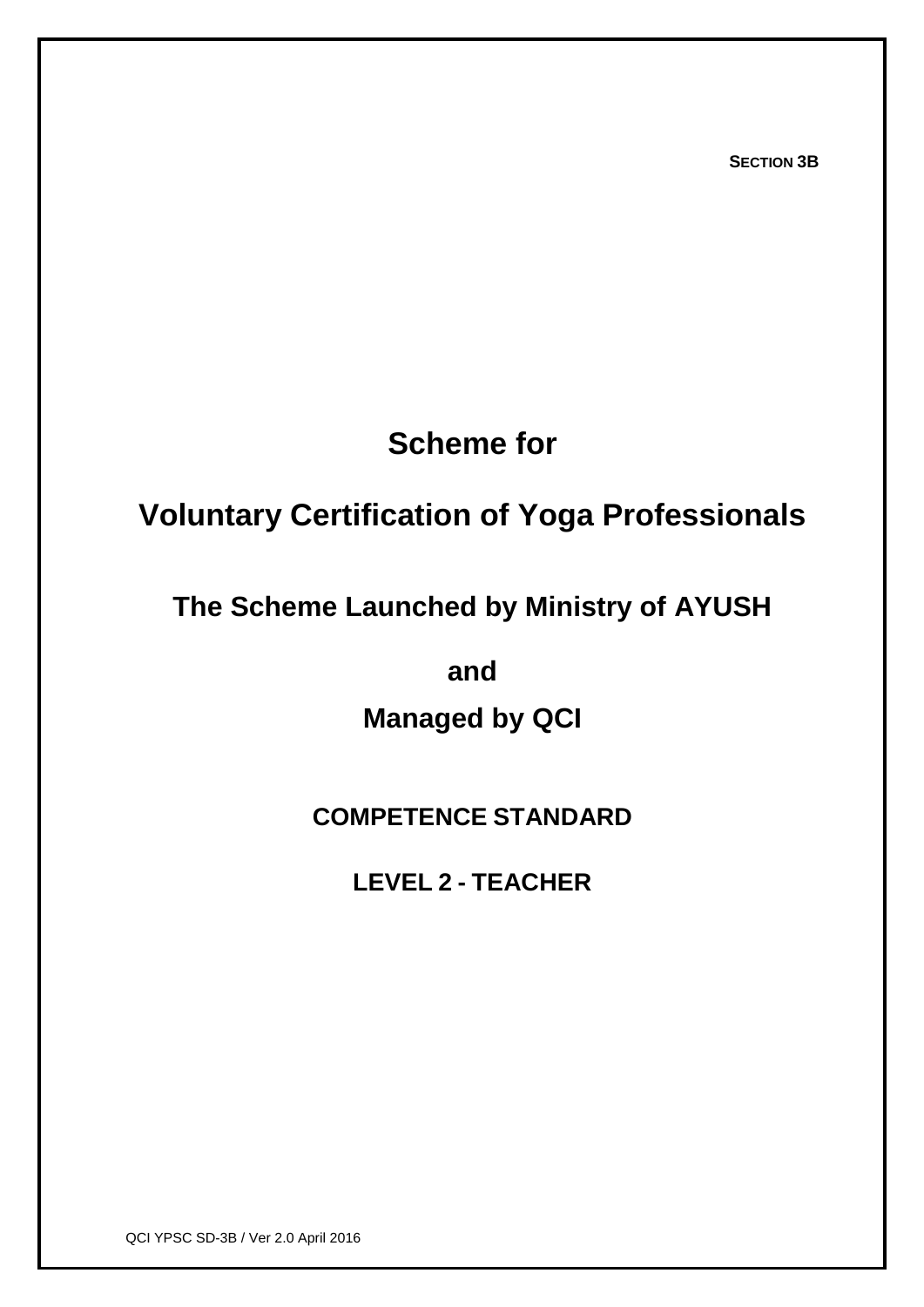## **1. INTRODUCTION:**

The **Scheme for Voluntary Certification of Yoga Professionals (SVCYP**), hereinafter referred to as the Scheme, needs to have a set of requirements as criteria against which candidates shall be evaluated in order to being certified. This competence criteria to be used for evaluation of Yoga Professionals is also termed as Competence Standard.

## **2. OBJECTIVE:**

The objective of laying down the competence criteria or Standard is to provide a framework for the examiners to assess the competence of candidates for validating their competence as Yoga Professionals.

## **3. PURPOSE:**

This document is a competence standard for assessing the competence of the Yoga Professionals desirous of seeking Certification under the Scheme.

## **4. SCOPE:**

This document is applicable to all categories of Yoga Professionals including Yoga Teacher, Yoga Master and Yoga Guru.

**Limitations** – The standard is exclusively intended to recognise the Competency of applicant with respect to the various levels as defined in the scheme and makes no claim at the therapeutic competence of the Yoga Professional.

## **5. COMPETENCE CRITERIA**

5.1 Competency Levels: The use of the specific levels (e.g. familiarity) indicates the level of competency expected in Table 1 below.

## *Table 1*

| Knowledge:                                                          |                      |                                          |                                   |  |  |
|---------------------------------------------------------------------|----------------------|------------------------------------------|-----------------------------------|--|--|
| There shall be three (3) levels of understanding as described below |                      |                                          |                                   |  |  |
| <b>Familiarity</b>                                                  | Knowledge            |                                          | <b>In-Depth Knowledge</b>         |  |  |
| Possess introductory knowledge                                      | Possess an           |                                          | Through study and practicum,      |  |  |
| of a subject sufficient to bring the                                | understanding of all |                                          | possess a confident, in-depth     |  |  |
| aspirant's awareness to the                                         | aspects of a subject |                                          | understanding of a subject        |  |  |
| existence and central essence of                                    | and its specific     |                                          | and its multiple applications as  |  |  |
| that subject and for the aspirant to                                | applications to the  |                                          | well as its potential limitations |  |  |
| know when further knowledge is                                      | practice of Yoga.    |                                          | in the practice of Yoga.          |  |  |
| required for the practice of Yoga.                                  |                      |                                          |                                   |  |  |
| <b>Skill:</b>                                                       |                      |                                          |                                   |  |  |
| There shall be two (2) levels of understanding as described below   |                      |                                          |                                   |  |  |
| <b>Demonstration Ability</b>                                        |                      | Ability to Apply the knowledge           |                                   |  |  |
| Demonstrate the ability to undertake                                |                      | Demonstrate the application of knowledge |                                   |  |  |
| particular tasks associated with the work of                        |                      | to specific Yoga practices.              |                                   |  |  |
| a Yoga Professional.                                                |                      |                                          |                                   |  |  |
|                                                                     |                      |                                          |                                   |  |  |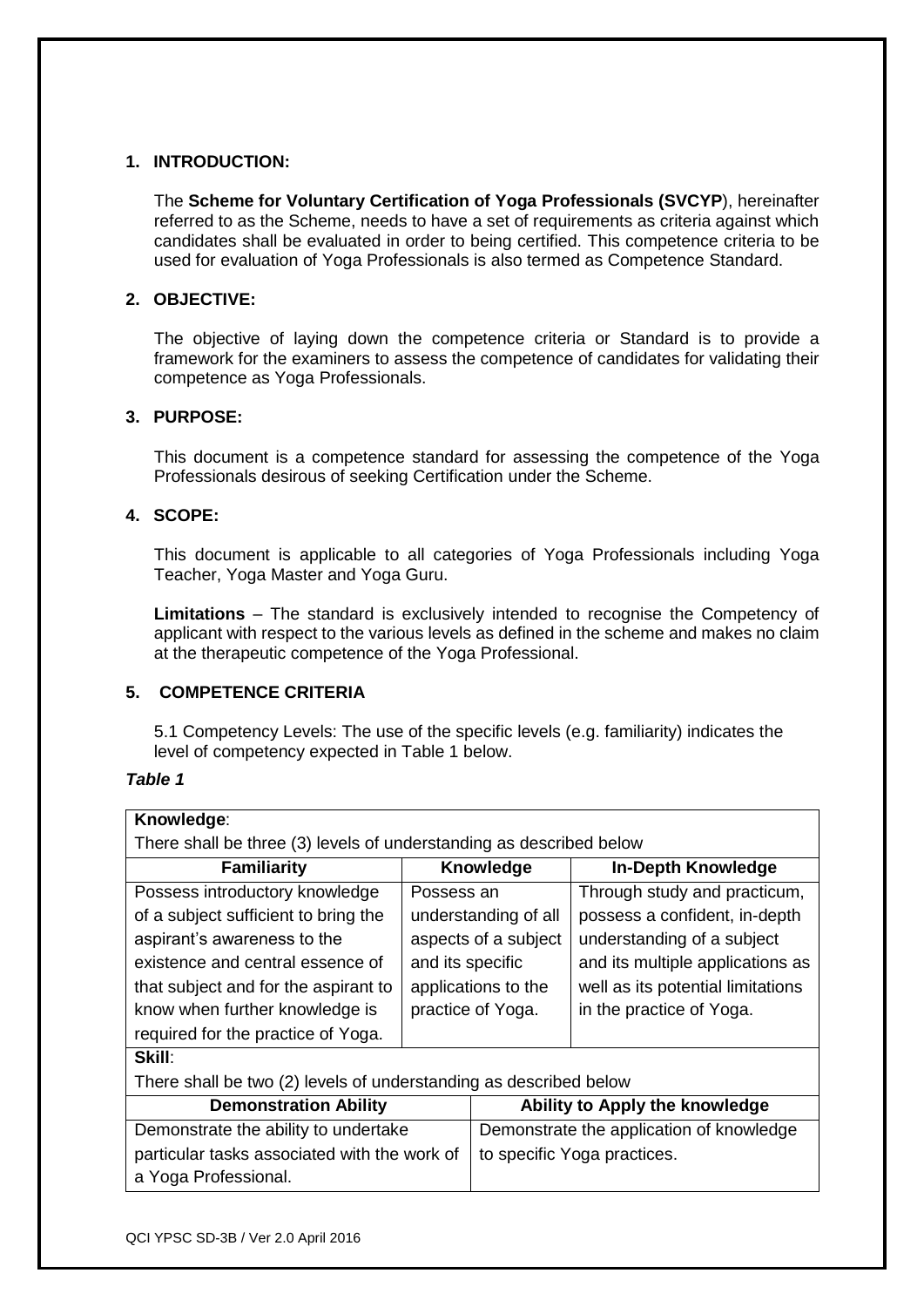5.2 The details are given in the subsequent paras.

## **SECTION 1: Principles and Fundamentals of Yoga**

- 1. Yoga Teachings and Philosophy
	- 1.1. **Familiarity** with the evolution of the teachings and philosophy of the Yoga tradition and its relevance and application to the practice of Yoga.
	- *1.2.* **Familiarity** with the teachings of *Vedas, Principle Upanishads, Shad-darshana, Agama and Purana.*
	- *1.3.* **Familiarity** with the four schools of Yoga *(Jnana Yoga, Bhakti Yoga, Karma Yoga and Raja Yoga)*
		- *1.3.1. Jnana Yoga*
			- Four stages of *Jnana (Viveka, Vairagya, satsangata, mumukshutva)*
			- Stages of *Jnana Yoga* practice *(shravan, manana, Nidhidhyasana)*
			- Seven major *chakras*, and its correlation to states of consciousness
			- The concepts of *ida, pingla and* the *sushumna* the central channel of energy running along the spine.
		- *1.3.2. Bhakti Yoga*
			- *Navavidha Bhakti*
			- Qualities of a *bhakta*
			- The pronunciation, chanting, knowledge, benefits of Sanskrit chants, hymns, *bhajans.*
			- *Satsang* and the uplifting meaning of the chants helping to thin the activities of the mind
			- *Mantra* chanting, and their effect on the *nadi* and the chakras
			- Demonstrated ability to create a *bhakti bhava* during the chanting and singing
		- *1.3.3. Karma Yoga*
			- The concept of *karma Yoga*
			- Prerequisites for a *sthita prajna*
			- *Sthitaprajna lakshana*
			- The law of *karma*
		- *1.3.4. Raja Yoga*
			- Concepts and principles of *Patanjala* Yoga
			- Concepts and principles of *Hatha Yoga (by swatamarama)*
	- *1.4.* **Familiarity** with the fundamental principles of Yoga *(pancha kosha, pancha bhuta, pancha prana, shad-chakras)*
	- 1.5. **Familiarity** with examples of concepts and models from the above teachings and philosophy, relevant to the practice of Yoga.

## 1.6. **GURUS AND MASTERS**

1.6.1. **Familiarity** with the concepts of teacher, guru, master, lineage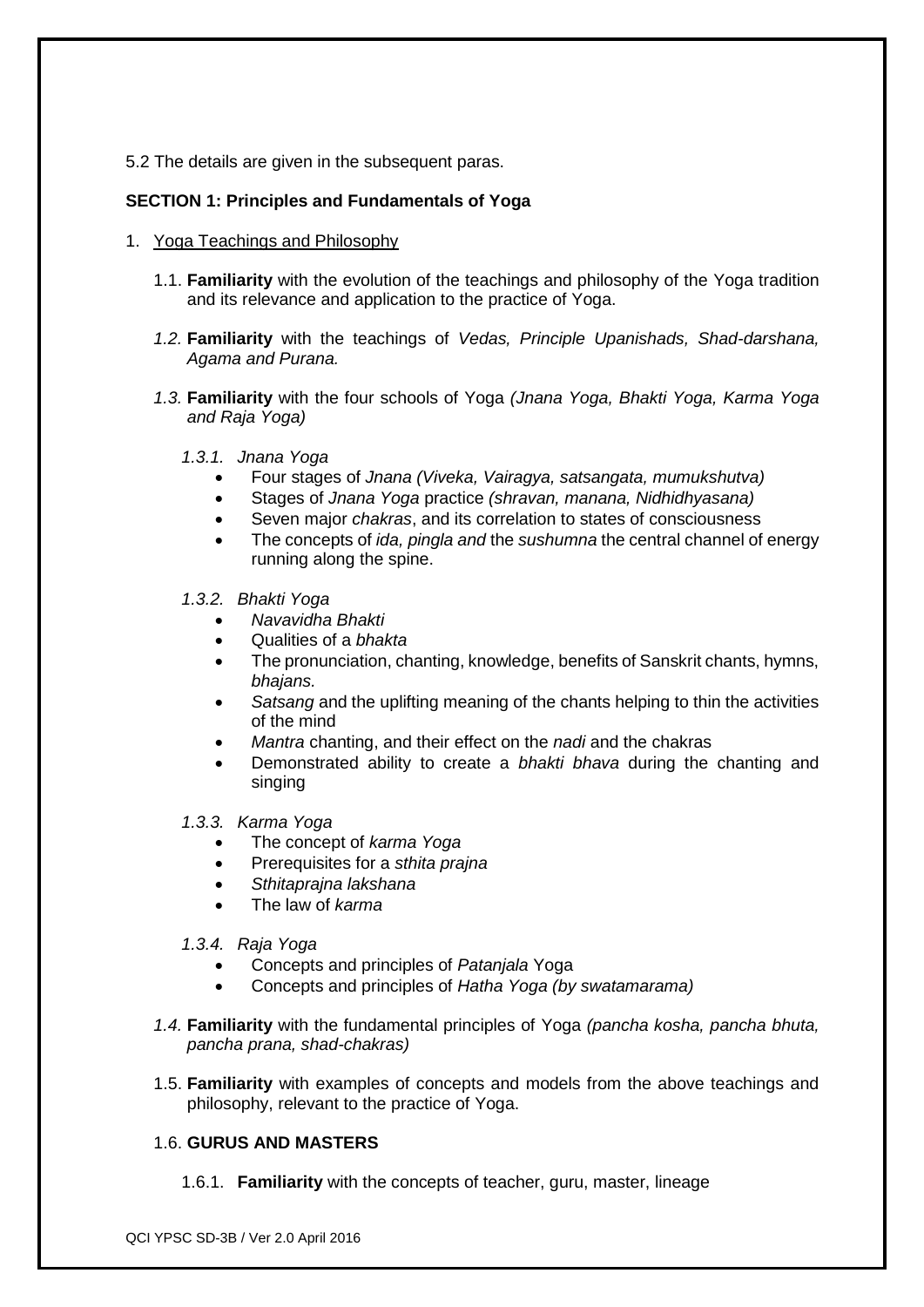## 1.6.2. **Familiarity** with the contribution of the *yogis* like

- *Patanjali*
- *Adishankaracharya*
- *Aurobindo*
- *Swami Vivekananda.*

## **SECTION 2: Introduction to basic Yoga Texts**

2.1 **Familiarity with** the following Yoga texts

## 2.1.1 The Yoga *sutras* of *Patanjali*

- a) Yoga *anushasana*
- b) Concept of *citta*
- c) *Citta vritti*
- d) *Citta prasadana*
- e) *Panch Klesha*
- f) *Ashtanga* Yoga
- 2.1.2 The *Bhagavat Gita*
	- a) The context of the *Bhagavat Gita*
	- b) Principles and concepts of the streams of Yoga as per the *Bhagavat Gita*
	- c) The concept of *karma, sthitha prajna, bhakti* in the *Bhagavat Gita*
- 2.1.3 Hatha Yoga theory
	- a) Introduction the hatha Yoga parampara
	- b) General introduction to hatha Yoga texts
	- c) Concept of mitahara, pathya, apathya, types of Yoga aspirants
	- d) Badhak tatva and sadhak tatva, principles to be followed by Hatha Yoga practitioner.
	- e) Shatkarma, asanas, pranayama, bandhas, mudras, pratyahara, dhyana and Samadhi as described in Hatha Yoga Pradipika.

## **SECTION 3: Applications of Yoga** (Human Anatomy, Physiology and Psychology)

- 3.1 Human Anatomy Physiology
- a. **Familiarity with** the major systems in the body skeletal, muscular, respiratory, nervous, cardio-vascular, endocrine, excretory, digestive and reproductive
- b. **Familiarity with** the effects of *Hatha* Yoga as compared to other forms of exercise - on the joints, bones, muscles, heart, brain and so on, and therefore on health and well-being.
- c. **Familiarity with** the benefits of various *asana* on different parts of the human body
- 3.2 Obstacles
- a. **Familiarity** with obstacles in Yoga practices
- b. **Familiarity with** limitations and contra-indications of specific Yoga practices
- 3.3 Yogic diet

QCI YPSC SD-3B / Ver 2.0 April 2016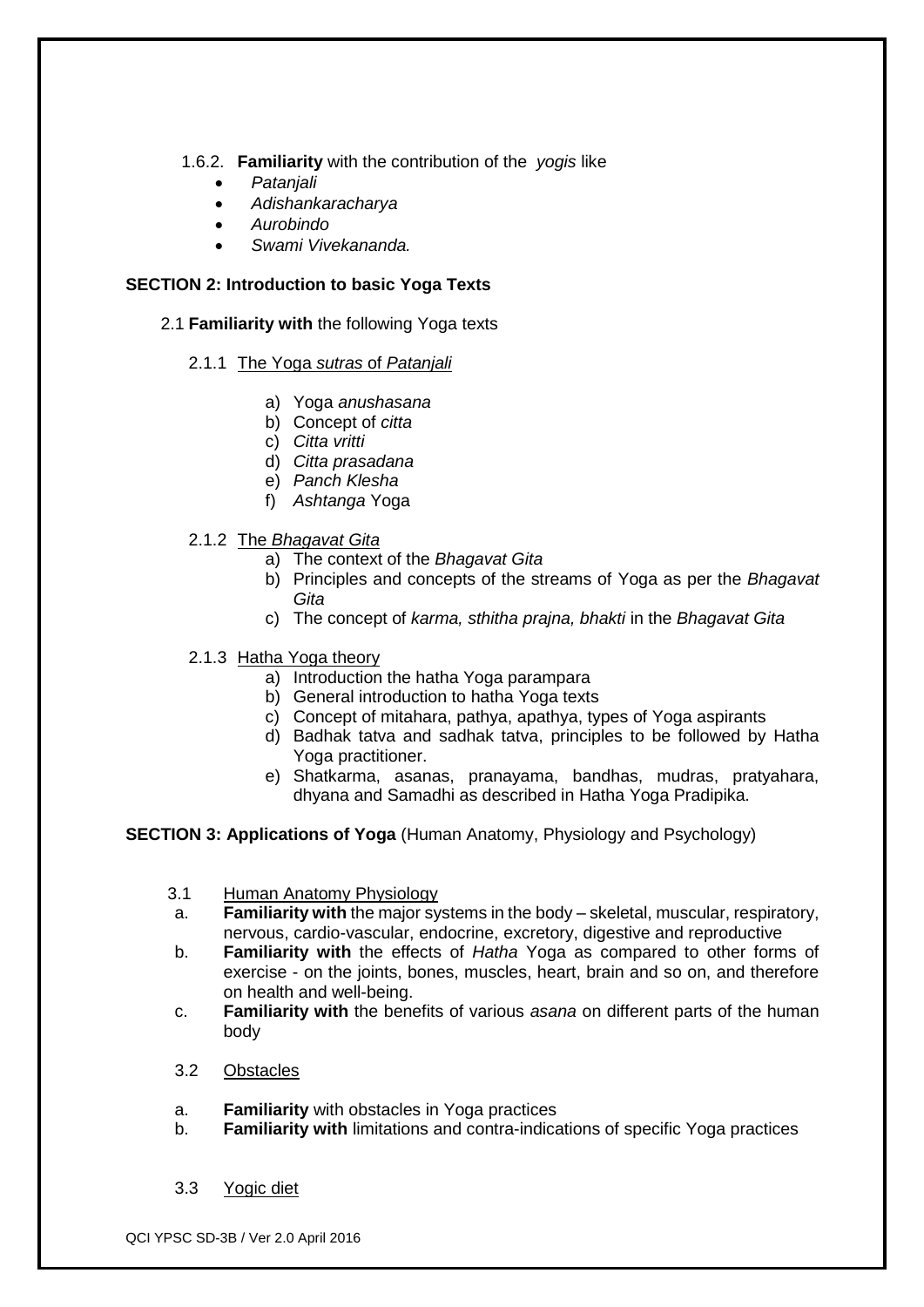- a. **Familiarity with** the *Triguna*
- b. **Familiarity** with an *Ayurvedic* approach to diet and nutrition; and the ethical and spiritual reasons for a *saatvik* vegetarian diet.
- c. **Familiarity with** the different diets, and its effects on the anatomy and physiology, Yogic diet – a lacto vegetarian, *saatvik* approach to food.
- d. **Familiarity with** the benefits of Yogic diet on the physical and mental well-being and as an enabler for further practice of Yoga
- 3.4 Psychology

#### **Familiarity with**

- a. Concepts of cognition, perception.
- b. Theories of cognition and non-cognition
- c. Personality traits and classification
- d. Familiarity with the Indian Psychology

Psychology as per *Bhagavat Gita* Psychology as per the *Yoga stras* of *Patanjali*

## **SECTION 4: Communication**

#### 4.1 Teaching environment

a. **Knowledge** and **demonstration ability** to prepare the class room with cleanliness, proper laying of the mat, sufficient spacing, decorum

## b. **Knowledge and Demonstrated ability**

- i. To prepare the course schedule giving due weightage to various aspects of the practice of Yoga
- ii. To teach to a pre-defined script through a standard teaching process
- a. Describing the practice (name, meaning, justification, category, type, counts, complementary postures)
- b. Demonstration (silent demo, demo with counts, demo with counts breathing and explanation)
- c. Benefits and limitation
- d. Single group practice
- e. Practice in pairs
- f. Explanation of Subtle points
- g. Whole group practice
- h. Question answers
	- iii. To teach as per the daily plan and the course schedule
	- iv. To keep records of aspirants enrolled, their attendance and their progress report during the programme
	- v. To obtain feedback from the aspirants and make course correction as appropriate
- c. **Knowledge and Demonstrated ability** to use the four teaching techniques of observation, instructions, touch and demonstration.

## **SECTION 5:** *Sukhshma Vyayama* **and** *Shat Karma*

5.1 *Shat Kriyas* (cleansing techniques)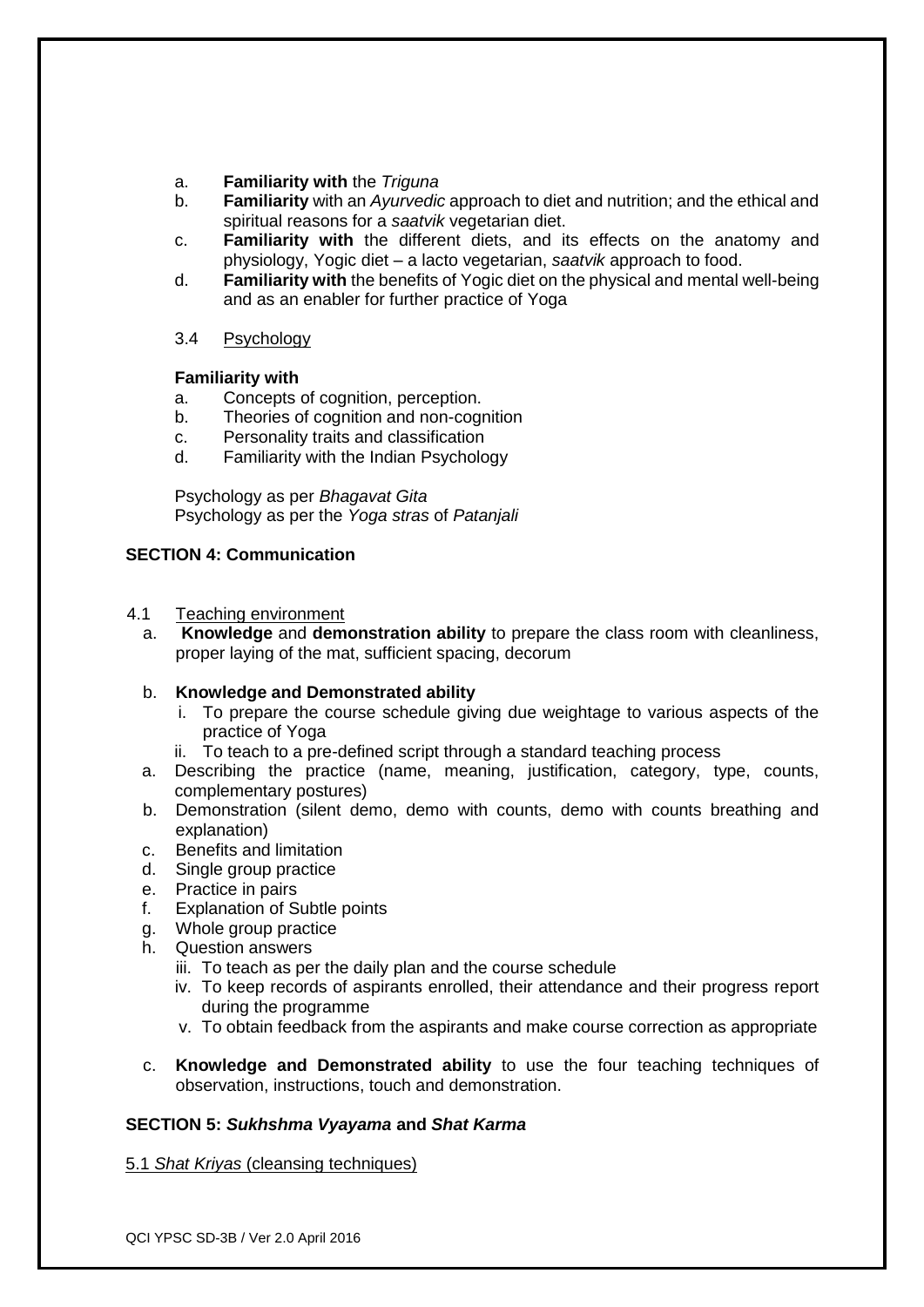- **a. Knowledge** of *Shat kriyas* the six classical exercises for purifying the body and mind and **demonstrated ability** to perform the same
	- *i. Kapalabhati*
	- *ii. Neti (Jal neti* with water and *Sutra neti* with a catheter)
	- *iii. Dhauti* which includes *vatasara, agnisara* and *kunjal kriyas*
	- *iv. Trataka* and *pratyahara* by gazing at a candle flame, or a specific point of concentration).
- **b. Knowledge** of the *shat kriyas* to cleanse the physical, mental, emotional and spiritual body as a way to move from gross experiences to more subtle experiences

#### *5.2 Sukshma Vyayama*

- **a. Knowledge** of movement of key joints of the body and the **demonstrated ability** to perform the same
	- *i. Neck*
	- *ii. Shoulder*
	- *iii. Trunk*
	- *iv. Knee*
	- *v. Ankle*
- **b. Knowledge** of the benefits of each of these practices and their compounding effect on the gross bodies.

#### **SECTION 6:** *Surya Namaskar* **and** *Yogasana*

- *6.1 Suryanamaskara* (Sun Salutation posture sequence)
- a**. In-depth knowledge and Demonstration ability** to perform *Suryanamaskara*

#### *6.2 Yogasana:*

- *a.* **In-depth knowledge** of 15 basic postures as below and **demonstrated ability** to perform these postures.
- i. The headstand, the shoulder stand, the plough, the bridge, the wheel, the fish, the sitting forward bend, the cobra, the locust, the bow, the half spinal twist, the crow/peacock, the standing forward bend and the triangle
- b. **In-depth knowledge** of another five *asanas* chosen by the applicant and **demonstrated ability** to perform the same.
- c. **Knowledge** of the Sanskrit names of the postures and breathing exercises, detailed benefits and caution.
- d. **Knowledge** of the five spinal movements inverted, forward, backward, lateral twist and lateral bend and neutral positions of the spine
- e. **Knowledge** of 360 degree, all round, Yogic exercise through the practice of *asanas*, proper relaxation, proper breathing, contra-indications, cautions and medical considerations; obvious and subtle benefits; and modification in basic postures to accommodate limitations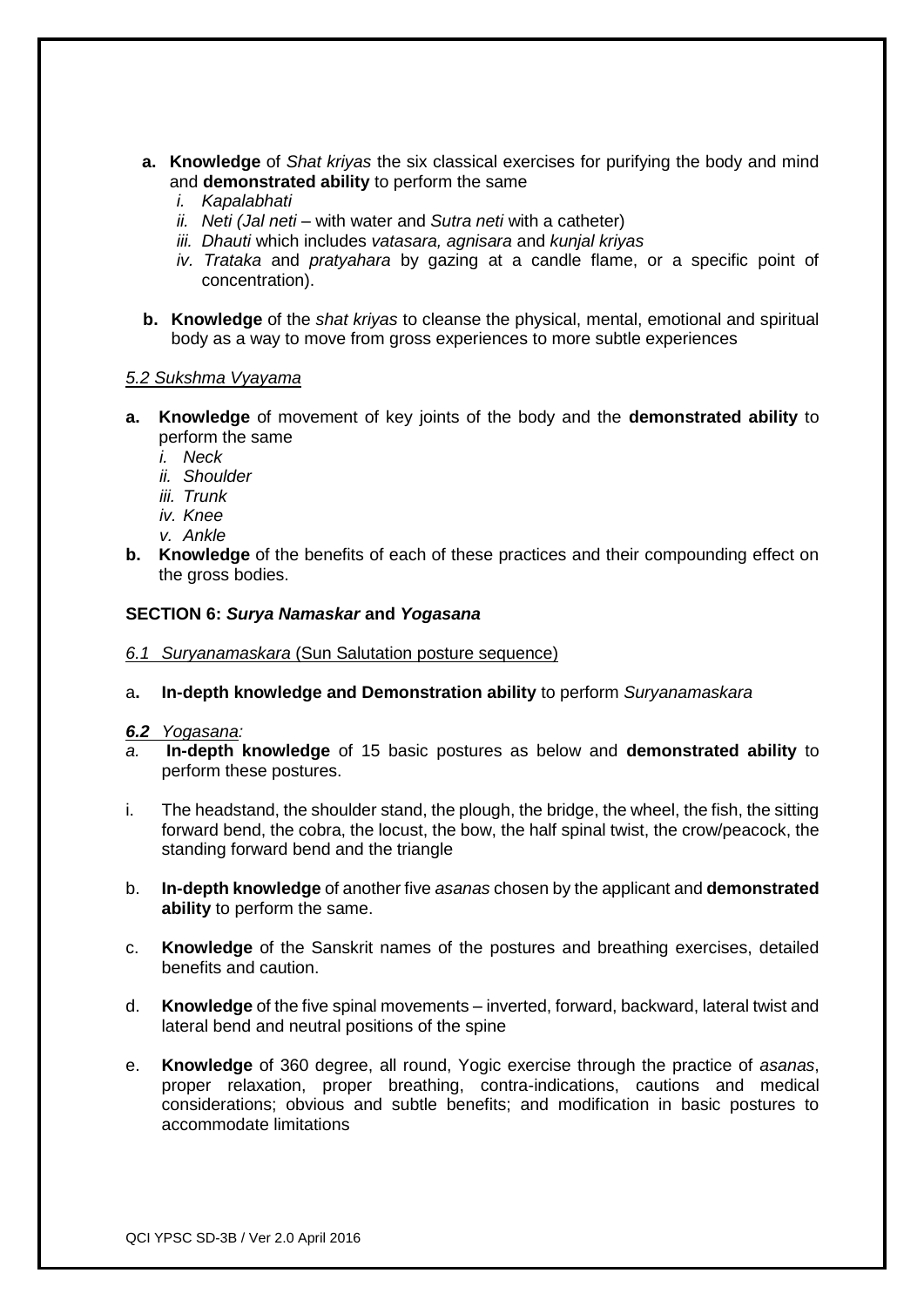## **SECTION 7:** *Pranayama* **and Meditation**

## *7.1 Pranayama*

- **a. Knowledge and Demonstrated ability** to perform abdominal (and diaphragmatic), thoracic, clavicular breathing and the full Yogic breath, *anuloma viloma* (alternate nostril breathing).
- **b. Knowledge and Demonstrated ability** to perform advanced *pranayama bhramari, surya bheda, sheetali* and *seetkari* and *sadanta* and *ujjayi. Chandrabheda, Suryabheda* and the knowledge of its benefits, limitation and applications.

## 7.2 Meditation

- **a. Knowledge and Demonstrated ability** to perform *Pratyahara, Dharana, Dhyana* and to demonstrate allied practices like *Mudras, Japa Mala, Mantras*, relaxation.
- **b. Demonstrated ability** to perform meditation
- **c. Knowledge** of the environment for meditation and the benefits of meditation on health and its practical application in modern life

## **SECTION 8: Teaching Practice**

## **8.1 In-depth knowledge of**

- a. The scope of practice of Yoga and how to assess the need for referral to other professional services when needed
- b. Observed capacity for, well-developed communication skills: listening, presence, directive and non-directive dialogue.

## **8.2 Demonstrated ability**

- a. To recognize, adjust, and adapt to specific aspirant needs in the progressive classes.
- b. To recognize and manage the subtle dynamics inherent in the teacher aspirant relationship.

## **8.3 Principles and skills for educating aspirants**

- a. In-depth knowledge of and demonstrated ability to apply effective teaching methods, adapt to unique styles of learning, provide supportive and effective feedback, acknowledge the aspirant's progress, and cope with difficulties.
- b. In-depth knowledge of and demonstrated ability to transmit the value of self-awareness and self- responsibility throughout the process.
- c. In-depth knowledge of and demonstrated ability to develop and adjust appropriate practice strategies to the aspirant.

## **8.4 Principles and skills for working with groups**

- **a. Familiarity** with and **Demonstrated ability** to design, implement, and evaluate group programs.
- **b. Familiarity** of group dynamics and allied techniques of communication skills, time management, and the establishment of priorities and boundaries.